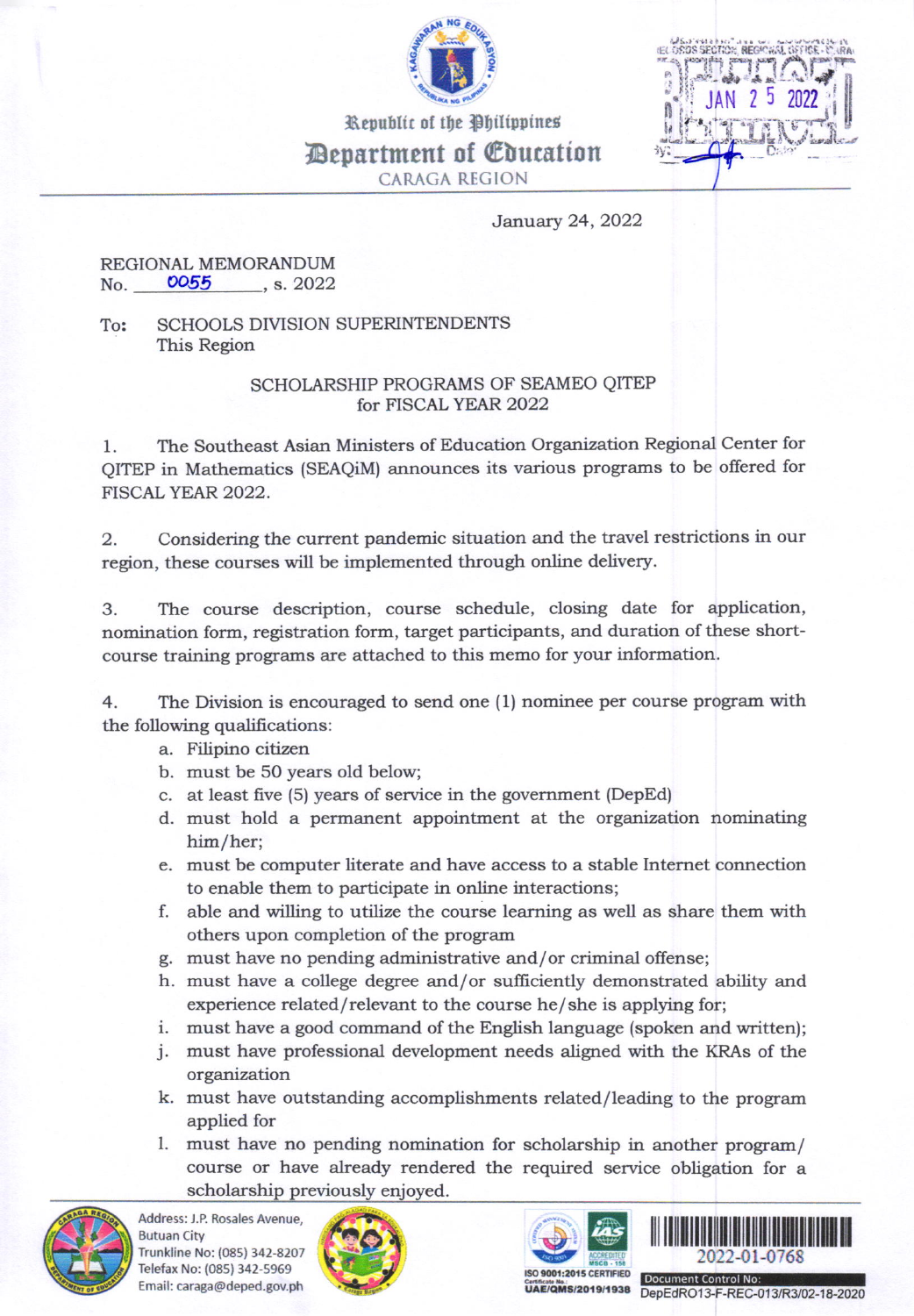m. must be physically and mentally frt.

5. The following documents shall be submitted to this oflice via email at caraga@deped.gov.ph copy furnished the Human Resource Development Division at hrdd caraga@deped.gov.ph and Mr. Elmer Augustus F. Conde at elmeraugustus.conde@deped.gov.ph.

- a. Nominee Assessment Form (see attached)
- b. Updated Personal Data Sheet
- c. Rated IPCRF for the past two (2) years
- d. Endorsement from the head of office
	- d. 1. endorsement from the Schools Division Office through the Office of the Schools Division Superintended
	- d.2. Nomination letter from the Regional/Bureau Director or his/her duly authorized representative (thru the Regional HRDD Chiefs)

6. The Nominee Assessment Form shall be accomplished using the MS Word format. The rest of the documentary requirements shall be submitted as a single pdf file.

7. To facilitate the timely submission of the documentary requirements, please refer to Enclosure No. 1 for the deadline for submission of nominees. For further inquiries and clarifrcation, you may contact the DepBd Ro Scholarship secretariat Mr. Elmer Augustus F. Conde, EpS II, RNEAP thru email at elmeraugustus.conde@deped.gov.ph.

> MA. GEMMA MERCADO LEDESMA Regional

Encl/s.: As stated Reference/s: DM-CI-2022-0016 To be indicated in the Perpetual Index under the following subjects:

LEARNING AND DEVELOPMENT

SCHOLARSHIP SEAMEO

HRD/eafc 01/24/2022